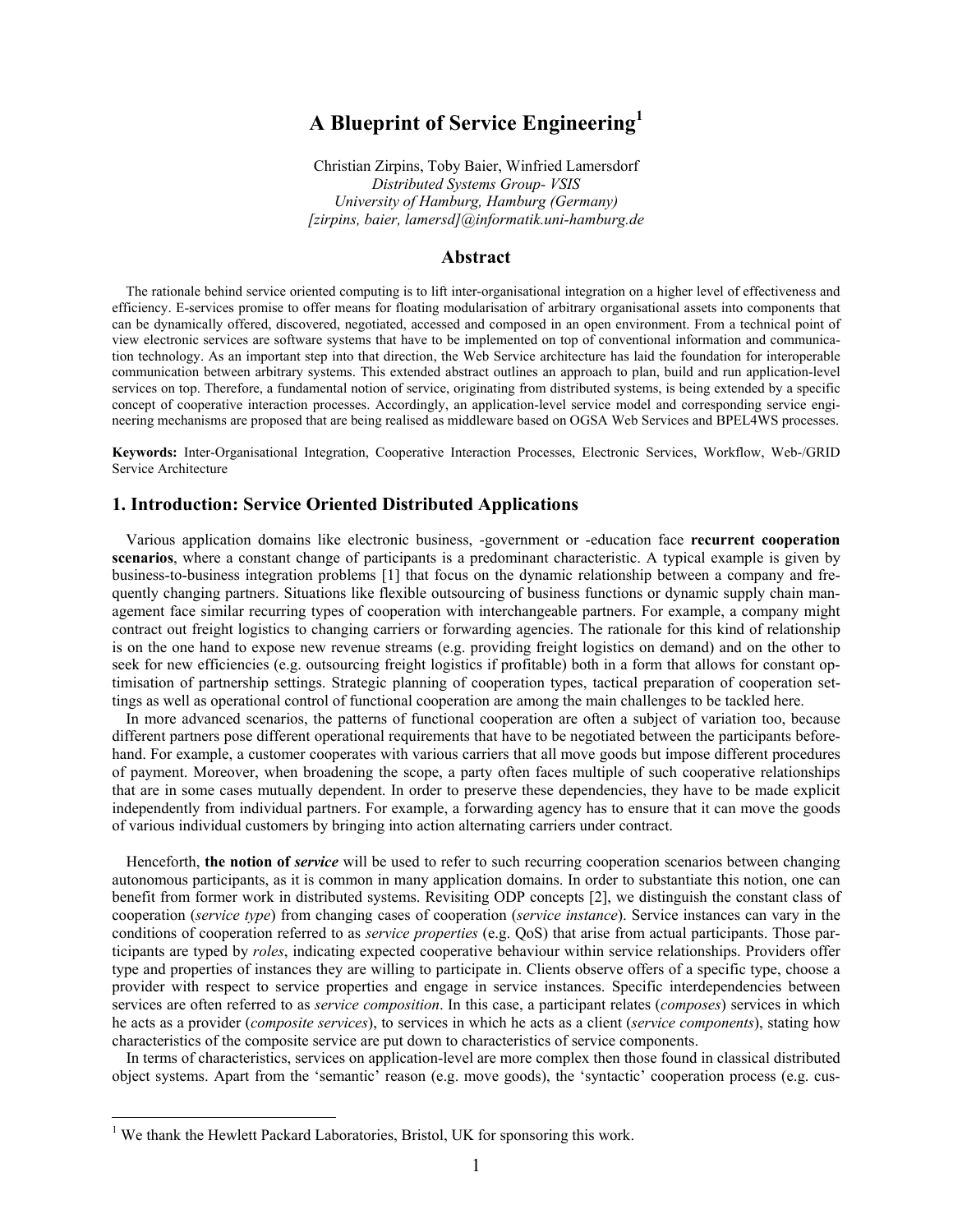tomer orders  $\rightarrow$  carrier confirms and ships goods  $\rightarrow$  customer pays) is among the predominant service characteristics. In particular, the focus is on the interaction patterns, that is, the communication processes between roles.

**The field of problems** faced by organisations in terms of service participation can be structured into strategic, tactical and operational challenges. On strategic level, exposing and expressing semantic and syntactic aspects of service types and their interdependencies requires expressive models and systematic design methodologies (*service modelling*) taking under account the (technological and conceptual) context of participants. For example, a forwarding agency needs models to express a) meaning & procedure of a logistics service it provides b) dependencies of the logistics service to a freight service that it is client for and c) mappings of the service interactions to its internal business information systems. On tactical level, service types have to be constantly maintained to keep track with organisational change (*service type adaptation*). Also on this level, partners have to be located for the types of service a participant is interested in as client (*service discovery*) or provider (*service publication*). On operational level, partners have to be matched (by providers) and chosen (by clients) for service types (*service aggregation*). In some cases, providers additionally have to choose component service types matching the clients of composite services beforehand (*service composition*). During the actual service interaction procedure, terms and conditions of the service have to be ensured (*service coordination & control*). Additional flexibility can be reached by dynamic changes of service instances (*service instance adaptation*).

Generally for all levels, middleware is needed to arrange organisational environments of information- and communication technology (ICT) into a cooperative information system [3] realising services and providing support for the various tasks described above. We refer to such a middleware as *service management system* and to the joint tasks of planning, building and running of *service oriented distributed applications* as *service engineering*.

**Current techniques of service oriented computing** are strongly focussed on technology. While application-level (i.e. business) service support is out of their scope, they nevertheless pave the way towards it. The emerging Web Service standard [4] provides interoperability between heterogeneous systems by leveraging the expressive power of XML to specify operational interfaces that can be accessed using open internet communication. Thus, organisations can externalize their internal information systems as web enabled components. Those components provide interaction endpoints (subsequently called *ports*) to participate in automated inter-organisational cooperation. Concerning cooperation procedure, the service oriented model adopted by Web Services only defines a very basic type of interaction (i.e. 'broker triangle'). However, web service flow standards like BPEL4WS [5] provide the means for individual definitions of basic interaction processes. This is the crossing point to more general research on cooperative, inter-organisational interaction-processes (e.g. [6-8]) and workflow (e.g. [9-11]), where several practical approaches for application-level services are located (e.g. [12-14]).

**The FRESCO project** is concerned about **f**oundational **re**search on **s**ervice **co**mposition [15]. The goal is to develop a framework of concepts and technologies that supports organisations in playing the provider role for composite services. As a basis for composition, the focus is on the components first. Subsequently, a fundamental service model was developed that describes basic (i.e. non-composed) application-level services as classes of recurring cooperative interaction. A middleware platform, built on technology of the Web Service family, is currently under development to enable the engineering of such services. In the second part of this extended abstract, a basic blueprint of service engineering is outlined comprising our model & technology platform.

## **2. A Blueprint of Service Engineering**

**The FRESCO Service model** [16] defines a view on services that is provision-oriented and service-centric. Cooperation procedures that constitute atomic, self-contained parts of a service-relationship are exposed by so called *capabilities*. In particular, capabilities represent *purpose*, *interaction logic* and *resulting artefacts* of the cooperation between organisational *roles*. Capabilities adopt the neutral role of the service itself, introducing a level of indirection between other roles. Unlike meta-level protocols, capabilities take the position of a first-class participant (i.e. coordinator) that might be just virtual or practically enforced. A service is made up by a set of such capabilities.

The most important feature of the model is a separation of capabilities in terms of service content and -provision. *Content* reflects the purpose of a service (e.g. moving goods). It is assumed that it arises from specific resources of the provider (e.g. internal processes, knowledge, people, machines, etc.). To represent service content, cooperation procedures, featuring interactions with such resources, are explicitly exposed as meaningful units of content (e.g. transport tracking…) by capabilities referred to as *assets*. Assets are degenerated in the sense that they don't represent cooperative interaction between roles but monologues of the provider (i.e. binding [7]) that have to be *provided* to clients indirectly by other capabilities. Assets are grouped into a *service core* representing the complete content.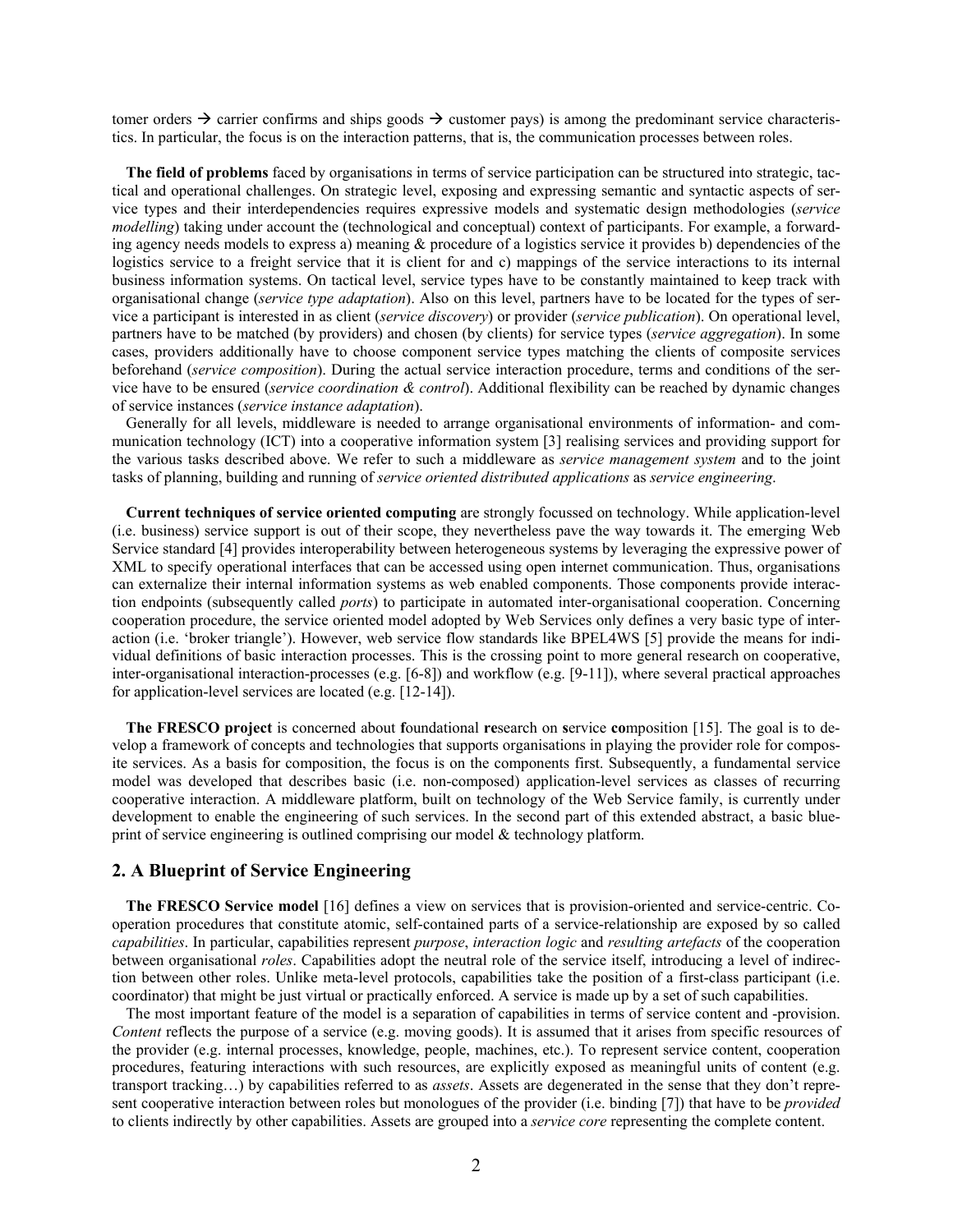*Provision* addresses procedures that drive a service and make available content (e.g. negotiating terms and conditions, incorporating assets, etc.), whereby control is exclusively and proactive. Service provision capabilities (hence called "capabilities") are grouped around core assets in a layer called *service shell.* Within a shell, capabilities are mutually interrelated and share a common view on roles and provision-relevant information. Interrelations embody the overall behaviour of provision by defining the global interplay of capabilities. A *service* is fully characterised by defining the basic core and, above all, the enabling shell. Our main focus is on the later.

An associated **technology platform** focuses on a) mapping the service notion to the environment of organisational ICT and b) a set of mechanisms facilitating service engineering on top. Technology mapping is based on the concept of virtual *service engines.* Engines provide a layer of abstraction that is assumed to wrap around diversified ICT systems in order to provide a homogeneous platform for service management. Service types are defined as *schemas* with respect to the engine model. Service instances can be run in any environment implementing engines.

The engine model assumes that all organisational ICT resources of any role (e.g. client's ERP, provider's DBMS…), providing ports for service-related interactions, are represented by means of a homogeneous component model. Shell capabilities appear as *glue* between ports that reflects purpose, interaction logic and result. We represent this glue based on workflow and adopt the WfMC reference model [17] for this purpose. Common patterns are prescribed to define capabilities, their structuring and interrelations by means of the workflow language XPDL, together resulting in a service schema. In particular, a capability maps to the schema of a single workflow definition. Ontology-associations define the *purpose* of *interaction logic* that emerges from the flow of interaction activities and *results* in data artefacts. Interaction activities can be defined with a participant (i.e. a role-associated componentport) to express cooperative procedure or with another capability workflow to express capability interrelation. Coherent sets of capability workflows are grouped together into packages with respect to task-oriented engines (e.g. negotiation engine, payment engine). The shell is given as a top-level package, where each engine is abstracted as a component type itself that realises the enclosed capabilities and gets assigned to a specific role. Thus, various coordination concepts can be expressed including centralised scenarios (orchestration) and distributed scenarios.

In brief, a schema specifies a partitioned set of highly interrelated components with precise interaction behaviour, where a subset A represents interacting participants and a subset B represents and enforces their interaction patterns. Service engineering is about planning, building and running B based on A.

Our **concept of service engineering** defines basic mechanisms that allow building customized extensions upon. Besides *modelling*, the focused problems comprise *adaptation*, *aggregation* and *coordination*. As services are inherently complex, we anticipate that support will be needed for their design, that is, a graphical *service modelling language* and *-tool*, which help developers in creating service schemas. This is supposed to be the initial step of the service lifecycle, performed by a participant in provider role. A *service schema manager* provides the functionality to process the schema programmatically. Beside storing and retrieving it, adaptation is its vital task. We adopt a rule based approach that provides a precise and systematic way to change schemas automatically. Back in the service lifecycle, the schema is subject of continuous static adaptation until eventually brought to action.

Then, it's the task of a *service aggregation manager* to create a service instance, based on the schema and a mapping of roles to actual participants. The main problem is to allocate resources of the participants according to the components associated to their roles, thereby optimising resource allocation while guaranteeing a constant and consistent flow of service procedures even when schema or participants change during provision. In the beginning, at least the provider is known and resources for an initial engine have to be allocated from him. *Service engines* are components that manage the aggregation and coordination of the capabilities they realise. The crucial problem is for participants to implement the capabilities of an engine while keeping the service context including associations to other engines and a homogeneous view on roles and data. We propose a generic implementation framework that can be parameterised with executable specifications, generated from the schema. When all engines reach a final state the instance expires and the service lifecycle continues with a new round of static schema adaptation.

A vital characteristic lies in the fact that all management mechanisms are first class components themselves. Thus changes can a) be made at provision time and b) arise from capabilities themselves. For example, a capability can lead to dynamic changes of participants (e.g. a new participant is introduced as a result of a brokerage capability) or dynamic schema adaptation (e.g. a payment procedure is changed as the result of a negotiation capability). Note, that this allows extending the service engineering mechanisms by realising them as capabilities.

**A prototype** is currently under development that implements the outlined concepts. A UML profile for services and an associated UML tool is meant for graphically designing service schemas and generating XPDL specifications. We adopt the Open Grid Services Architecture (OGSA) [18], that builds on Web Services, as our component model. Thus, adaptation, aggregation and engine components get built as GRID services. Adaptation changes XPDL